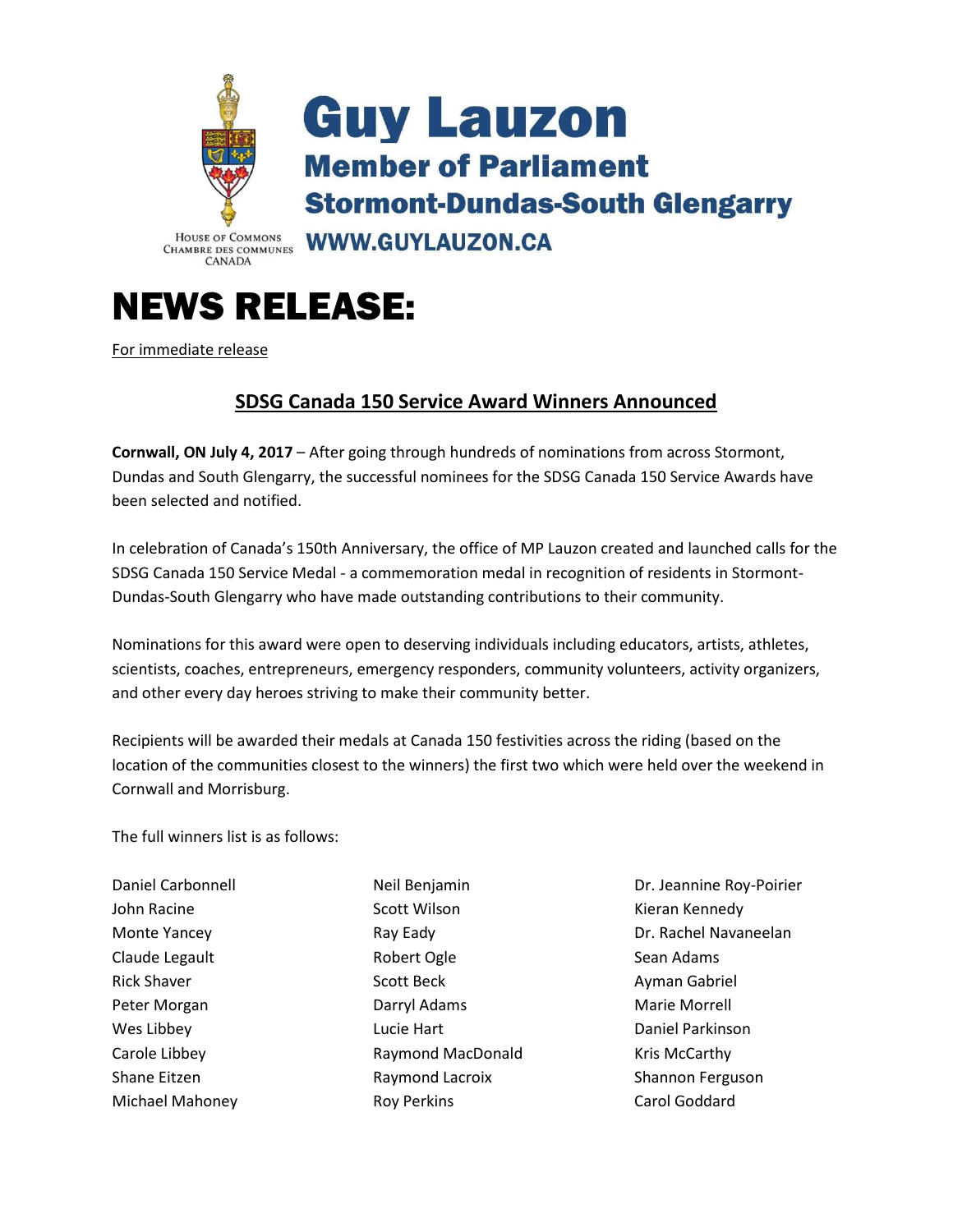Carol Gaudet Daryl Horner Christine Steer Sheila Jasmin Denise Samson Dr. Nat Shah Katie Burke-Lynch Gary Christiensen Christine Bowen Anne Bourdon Donovan St. Denis Claudette Blanchet Shawn O'Byrne Chantal O'Byrne Muriel Gagne Barb Latham Sara Lauzon Dina McGowan George Limantzakis Casey Leger Amanda Brisson Scott Halliday Randy Lalonde Terry Birch Sarah Massia Stephen Gill David Murphy Brenda St.Louis Michael Turcotte Lisa Runions Dr. Beth Pollock Gérald Samson Gerry Benson Jean Lecompte Gérald Poirier Danielle D'anjou-Villemaire Claude Villemaire Nicole Labelle Robert Perron Marc Bissonnette

Michèle Chauvin-Bourdon Jules Bourdon Manon Thompson Marcelle Paquette Michel Pilon Don White Nichole White Yvan Richer Gérard St-Amour Gérald Lefebvre Cécile O'Connell Albert O'Connell Christiane Lapensée Richard Bissonnette Nicole Côté Janeen Wagemans Keith Robinson Linda Robinson Lorne Strader Dr. Graham Neal Houze Tracey Shaver Donnie Bowes Trevor Tolley David Lapier Wayne Domanko Jeff Beaupre Diana McKendry Rick Roberts Darlene Riddel Greta Robert Geraldine Fitzsimmons Carol McElheran William Smirle Erva Durant June Armstrong Debbie Courneyea Wayne Burns Ralph Norg Marge Norg Ron Porteous

Carson Elliott Margaret Benke Brenda Norman Kerry Adams Daad Elsaadi Martin Racine Kevin Lapp Flloyd Dingwall Judy Neville Francois Bazinet Albert Elsaadi Jody Archambault Paul Wheeler Clayton Ouderkirk Rosemary Callan David Brown Sue Tarle Mary MacDonald Nolan Quinn Terry Muir Richard Vinet Janice Valade André Pommier Elizabeth Helmer Barb Hunter Janice Buckland Gordon Small Francois Clavel Norma Rouleau Michael Leger Mary Regan Usha Kapoor Sandy McDonald Sophie Tasse Mohinder Kapoor Richard Boyer Pierre Roy Wendy Wert Mauric Poirier Rose Desnoyer